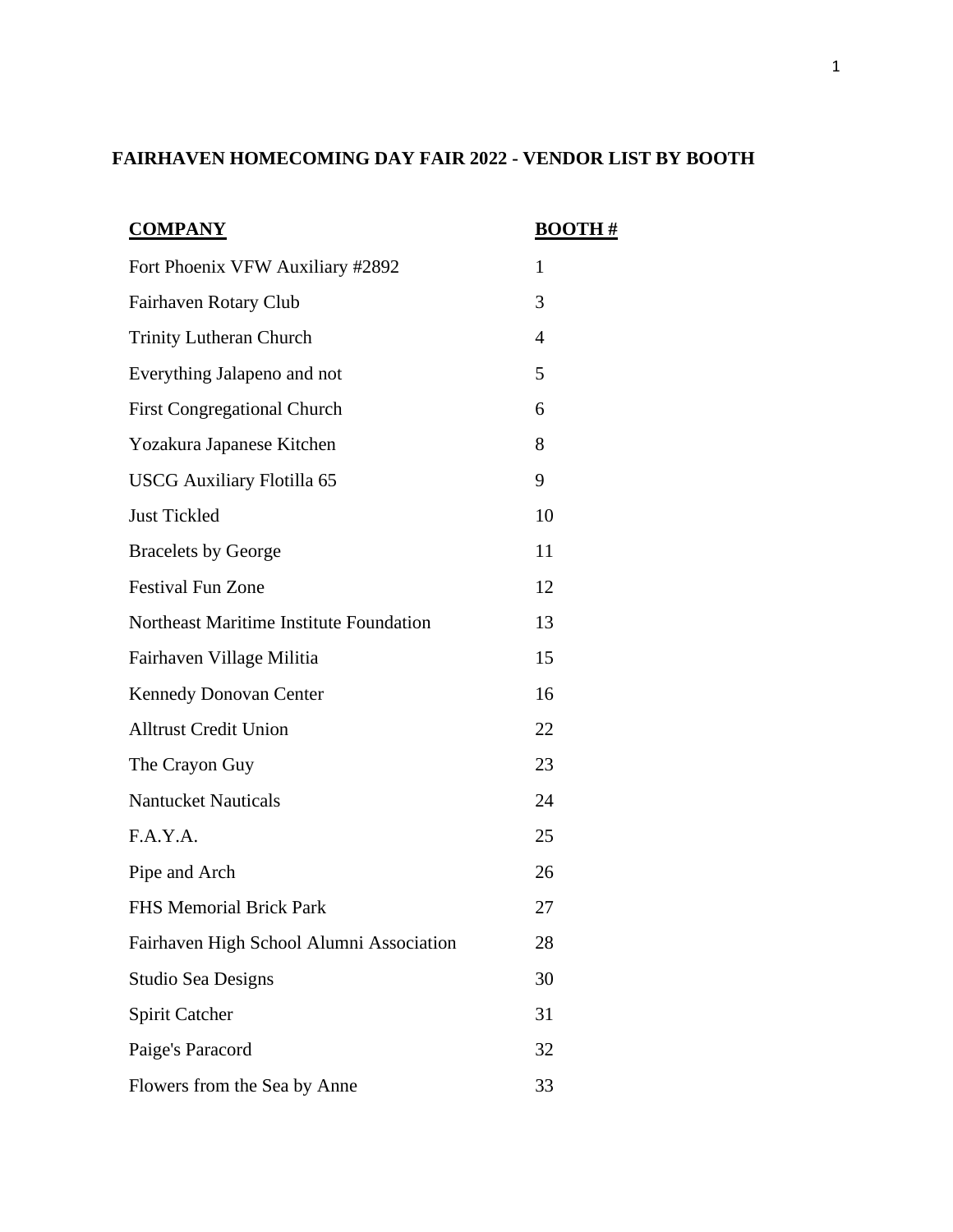| <b>Rocks and Dots</b>                                 | 34      |
|-------------------------------------------------------|---------|
| <b>Vivilicious Chocolates</b>                         | 35      |
| <b>Choose Happiness</b>                               | 36      |
| Ladies Society of St. George Greek Orthodox<br>Church | 38      |
| North Fairhaven Improvement Association               | 38 A 39 |
| Whitfield-Manjiro Friendship Society, Inc.            | 40 41   |
| Dorothy Cox's Candies, Inc.                           | 42      |
| East Fairhaven Improvement Association                | 43      |
| <b>Holly's Heavenly Creations</b>                     | 44      |
| George H. Taber Lodge                                 | 45      |
| <b>Thomas Livesey Memorial Club</b>                   | 47 A 48 |
| We Be Jammin                                          | 50      |
| <b>Kobus Creations</b>                                | 54      |
| <b>Helena's Colorful Creations</b>                    | 55      |
| <b>Susan Boerman</b>                                  | 56      |
| <b>RA Coastal Designs</b>                             | 57      |
| <b>High Lights</b>                                    | 58      |
| Ooh So Tulle                                          | 59      |
| Cornucopia Crafts                                     | 60      |
| <b>Roxanne's Garden Center</b>                        | 63      |
| Lisa Elliott & Susan Aelotte                          | 64      |
| Shelly's Shades of Light                              | 65      |
| <b>Salty Siren</b>                                    | 66      |
| Design In Wood                                        | 67      |
| <b>Creative Flair Jewelry</b>                         | 68      |
| Burr's Beading                                        | 69      |
| M & D Fine Jewelry                                    | 70      |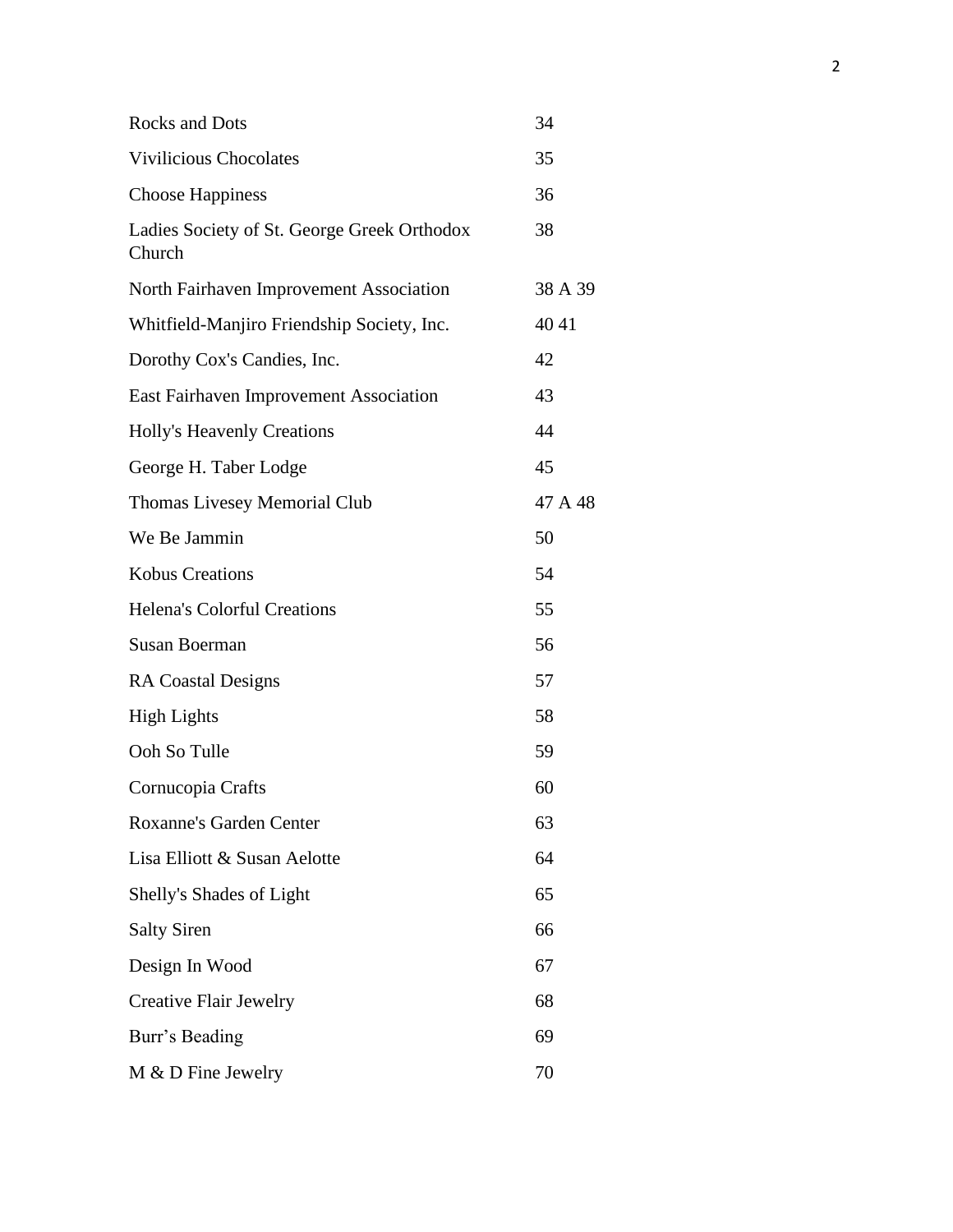| Anonymous Art by Bruce             | 71    |
|------------------------------------|-------|
| In A Snap                          | 72    |
| <b>Cutting Boards by Dave</b>      | 76 77 |
| Uniquely Yours by Pamela           | 78    |
| Mermaids on Cape Cod               | 80    |
| <b>Strong Roots Woodworking</b>    | 81    |
| <b>Buzzards Bay Coalition</b>      | 83    |
| <b>Jeannette Maltais</b>           | 84    |
| Fairhaven High School Hall of Fame | 85    |
| 4 Teams Boston                     | 86    |
| Scrub                              | 87    |
| Joanna Hunt                        | 88    |
| <b>Sensational Showers</b>         | 89    |
| <b>Ewenique Knits</b>              | 90    |
| Harborside Upcycled                | 93    |
| ZuZu's Petals Jewelry              | 94    |
| Vinny's Vehicles                   | 95    |
| Wella's Jewelry Box                | 96    |
| Art of the Gem                     | 97    |
| Accessories to Go                  | 100   |
| Maureen Isidoro                    | 101   |
| b*Life by Sonya                    | 102   |
| K & T Jewelry and Accessories      | 103   |
| <b>Knotty Witches</b>              | 104   |
| New Bedford Soap Company           | 105   |
| <b>Coast 2 Coasters RI</b>         | 106   |
| Sparkease Tie Dye & Marbling       | 107   |
| <b>Chrissy Ann Ceramics</b>        | 109   |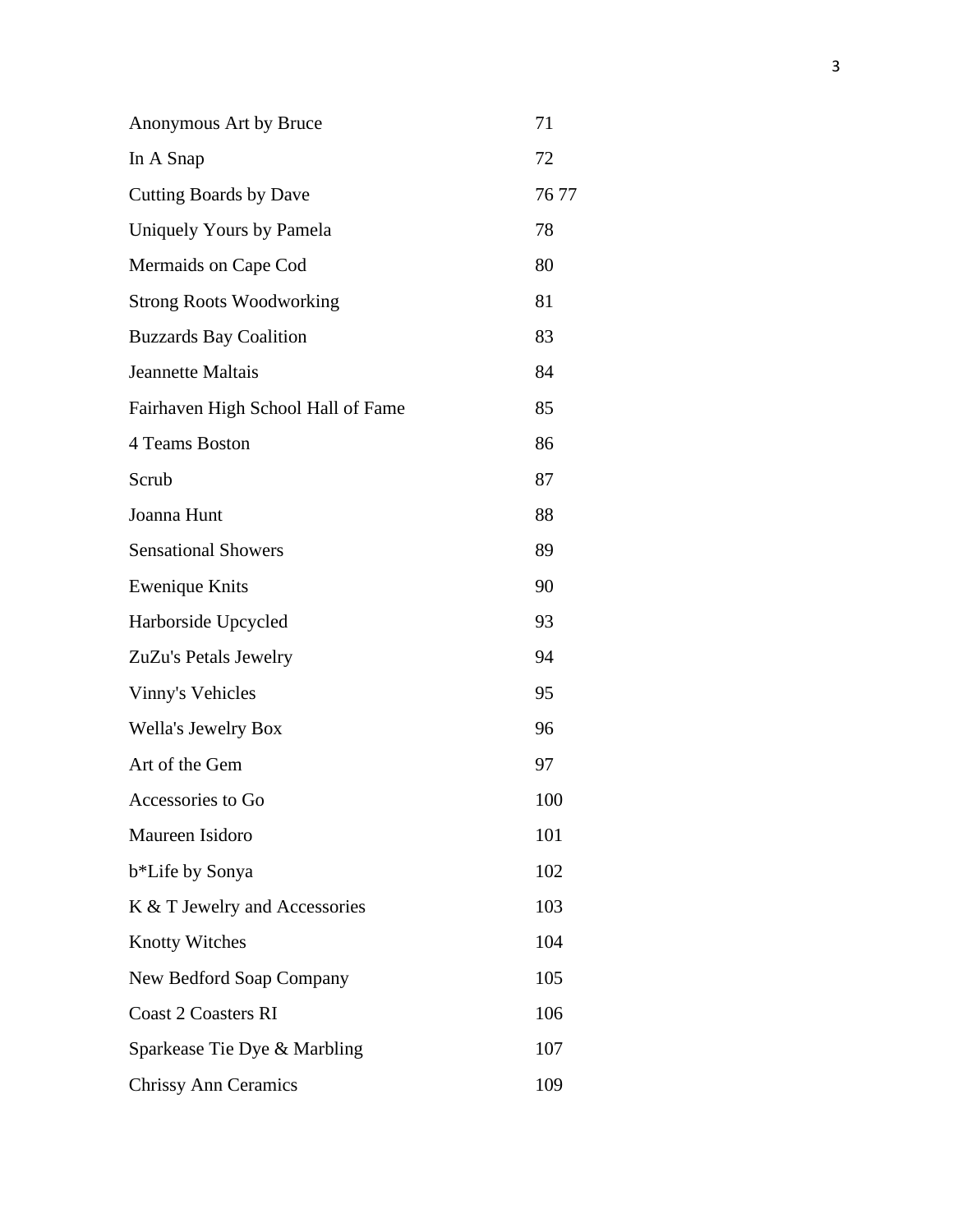| Wreaths by Jacque                  | 110     |
|------------------------------------|---------|
| Del's Lemonade                     | 111     |
| Perry's Last Stand Ice Cream Truck | 112     |
| Goin' Fishin'                      | 113     |
| Hero's Hobby Windchimes            | 114     |
| <b>Heavy Metal Animals</b>         | 115     |
| <b>Dragonfly Designs</b>           | 116     |
| <b>Aquarius Scroll Work</b>        | 117     |
| <b>Trick My Ride</b>               | 118     |
| <b>Crystal Clear Emotions</b>      | 119     |
| Days Gone By Vintage Decor         | 120 121 |
| <b>Plant Babies</b>                | 122     |
| <b>Bead It Crafters</b>            | 123     |
| Midnight Ramblers Handmade         | 124     |
| <b>Being Kreative</b>              | 125 126 |
| <b>Fashion By Paul</b>             | 127     |
| Felted Soap by Jo                  | 128     |
| <b>Beaches</b>                     | 129     |
| <b>South Coast Sewn</b>            | 131     |
| <b>Sandler Crafts</b>              | 132     |
| Henna By Heather                   | 133     |
| Stephen Almeida                    | 135     |
| Cards by Cecelia                   | 135A    |
| Quilted Fashions by Deb            | 136 137 |
| Harry's Specialties                | 136 B   |
| Soul Good Confections, LLC         | 138     |
| Maroco Woodworking                 | 139     |
| Love NeNe                          | 140     |